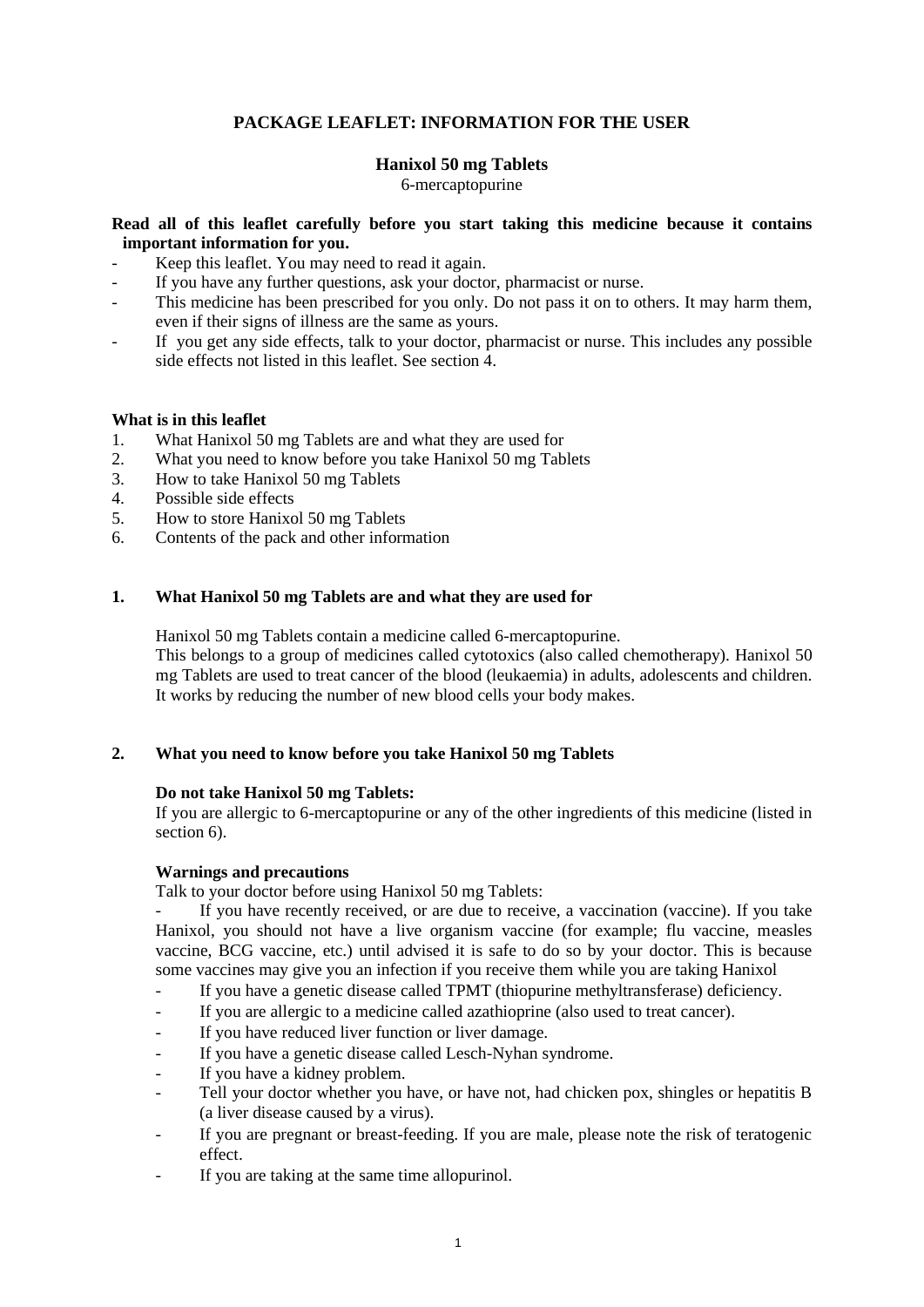- If you are taking at the same time warfarin or other drugs that may have blood thinning effect (e.g. aminosalicylic acid).
- If you have any intolerance to lactose.

If you are receiving immunosuppressive therapy, taking Hanixol 50 mg Tablets could put you at greater risk of:

• Tumours, including skin cancer. Therefore, when taking Hanixol 50 mg Tablets, avoid excessive exposure to sunlight, wear protective clothing and use protective sunscreen with a high protection factor.

• Lymphoproliferative disorders:

- treatment with Hanixol 50 mg Tablets increases your risk of getting a type of cancer called lymphoproliferative disorder. With treatment regimen containing multiple immunosuppressants (including thiopurines), this may lead to death.

- a combination of multiple immunosuppressants, given concomitantly increases the risk of disorders of the lymph system due to a viral infection (Epstein-Barr virus (EBV)- associated lymphoproliferative disorders).

Taking Hanixol 50 mg Tablets could put you at greater risk of:

• Developing a serious condition called Macrophage Activation Syndrome (excessive activation of white blood cells associated with inflammation), which usually occurs in people who have certain types of arthritis.

#### Blood tests

Hanixol 50 mg Tablets can affect your bone marrow. This means you may have a reduced number of white blood cells, platelets and (less commonly) red blood cells in your blood. Your doctor will take daily blood tests at the beginning of your treatment and at least once a week in your treatment (maintenance). This is to check the levels of these cells in your blood. If you stop treatment early enough, your blood cells will return to normal.

Other laboratory tests

• Additional laboratory tests (urine, blood, etc.) may also be carried out as directed by your doctor.

#### Hepatic function

Hanixol 50 mg Tablets are toxic to your liver. Therefore, your doctor will take regular blood tests when you are taking Hanixol. This is to check and to ensure your liver is working correctly. If you notice the whites of your eyes or your skin turn yellow (jaundice) tell your doctor immediately as you may need to stop your treatment immediately

#### Infections

When you take Hanixol 50 mg Tablets you may be more prone to infections and your reaction to these infections may be more serious than people not being treated with Hanixol 50 mg Tablets. Tell your doctor immediately if you think you have an infection.

#### Sun and UV light

During your treatment with Hanixol 50 mg Tablets you are more sensitive to the sun and UV light. You must be sure to limit your exposure to sunlight and UV light, wear protective clothing and use sunscreen with a high SPF.

#### Children and adolescents

Low blood sugar levels (sweating more than usual, nausea, dizziness, confusion, etc.) have been reported in some children receiving Hanixol; however, most of the children were under the age of six years old and had a low body weight.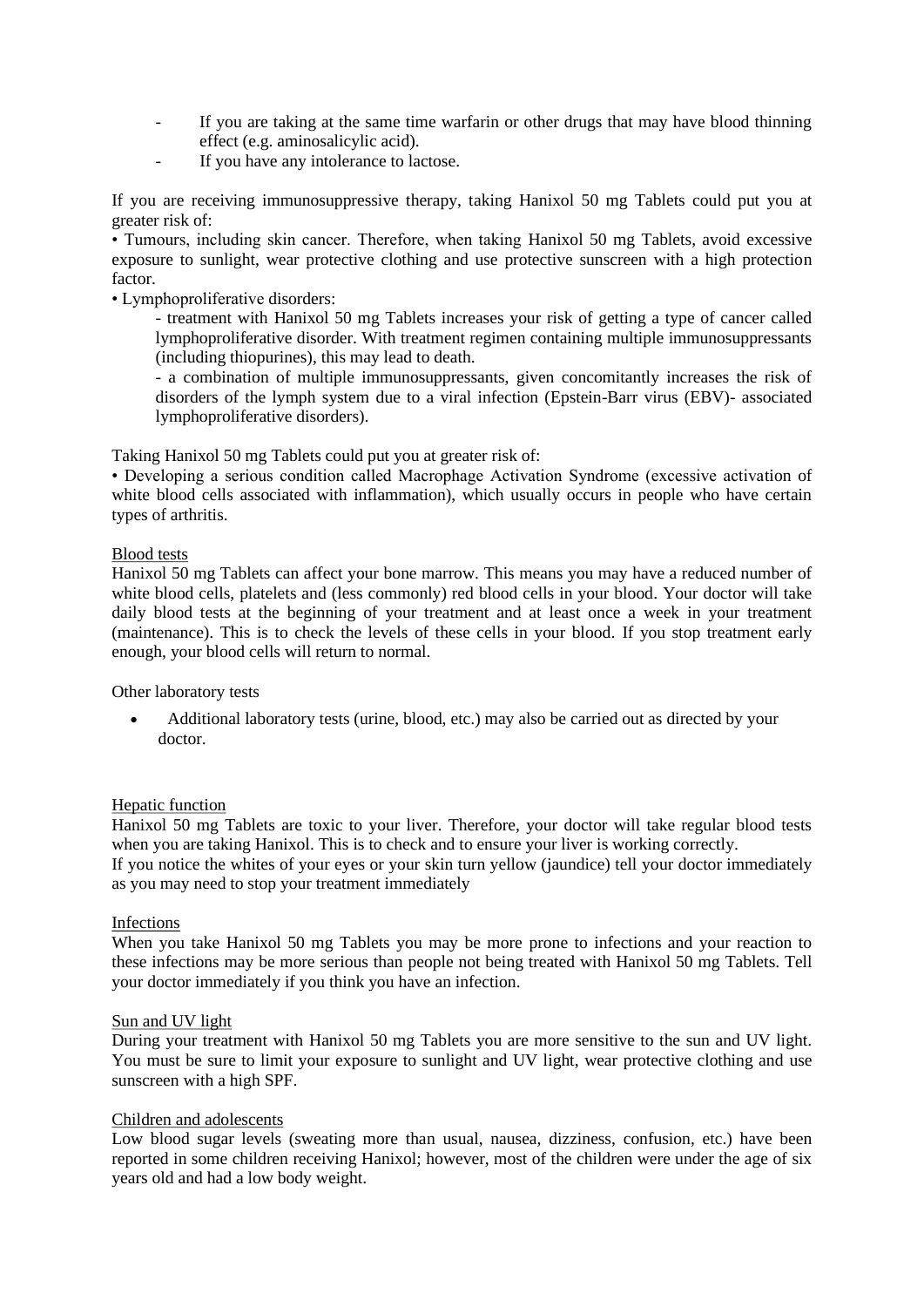If you are not sure if any of the above applies to you, talk to your doctor or pharmacist before taking Hanixol 50 mg Tablets.

## **Other medicines and Hanixol 50 mg Tablets**

Tell your doctor or pharmacist if you are taking, have recently taken or might take any other medicines.

In particular, tell your doctor or pharmacist if you are taking any of the following:

- Ribavirin (used to treat viral infections)
- Other cytotoxic drugs (used to treat cancer)
- Allopurinol thiopurinol, oxypurinol or febuxostat (used mainly to treat gout)
- Olsalazine (used to treat bowel problems called, ulcerative colitis)
- Mesalazine (used to treat bowel problems called Crohn's disease and ulcerative colitis)
- Sulfasalazine (used for rheumatoid arthritis or ulcerative colitis)
- Methotrexate (used to treat cancers, rheumatoid arthritis or severe psoriasis)
- Infliximab (used to treat bowel disorders Crohn's disease and ulcerative colitis), rheumatoid arthritis, inflammation of the spinal column (ankylosing spondylitis) or severe psoriasis
- Warfarin or acenocoumarol (anticoagulants).

#### Having vaccines while you are taking Hanixol 50 mg Tablets

If you are going to have a vaccination, speak to your doctor or nurse before you have it. This is because some live vaccines (like polio, measles, mumps and rubella) may give you an infection if you have them whilst you are taking Hanixol 50 mg Tablets.

#### **Hanixol 50 mg tablets with food and drink**

You can take Hanixol 50 mg Tablets with food or on an empty stomach, but the way you choose should be the same, day to day. You should take Hanixol 50 mg Tablets at least 1 hour before or 2 hours after ingestion of milk or dairy products.

## **Pregnancy, breast-feeding and fertility**

Treatment with Hanixol 50 mg Tablets is not recommended during pregnancy, particularly in the first three months, because it may cause permanent damage to a foetus. If you think you could be pregnant, or if you are planning to become pregnant, check with your doctor before taking Hanixol 50 mg Tablets. Your doctor will consider the risks and benefits to you and your baby of taking Hanixol 50 mg Tablets.

Do not take Hanixol 50 mg Tablets if you are planning to have a baby. This applies to both men and women. Reliable contraceptive precautions must be taken to avoid pregnancy during treatment with Hanixol 50 mg Tablets and for at least 3 months afterwards.

Breastfeeding should not occur during treatment with Hanixol 50 mg Tablets as Hanixol has been detected in human milk.

## **Driving and using machines**

It is not expected that Hanixol will affect your ability to drive or use machines, but no studies have been done to confirm this.

## **Hanixol 50 mg Tablets contain lactose.**

If you have been told by your doctor that you have an intolerance to lactose, contact her/him before taking this medicine.

## **3. How to take Hanixol 50 mg Tablets**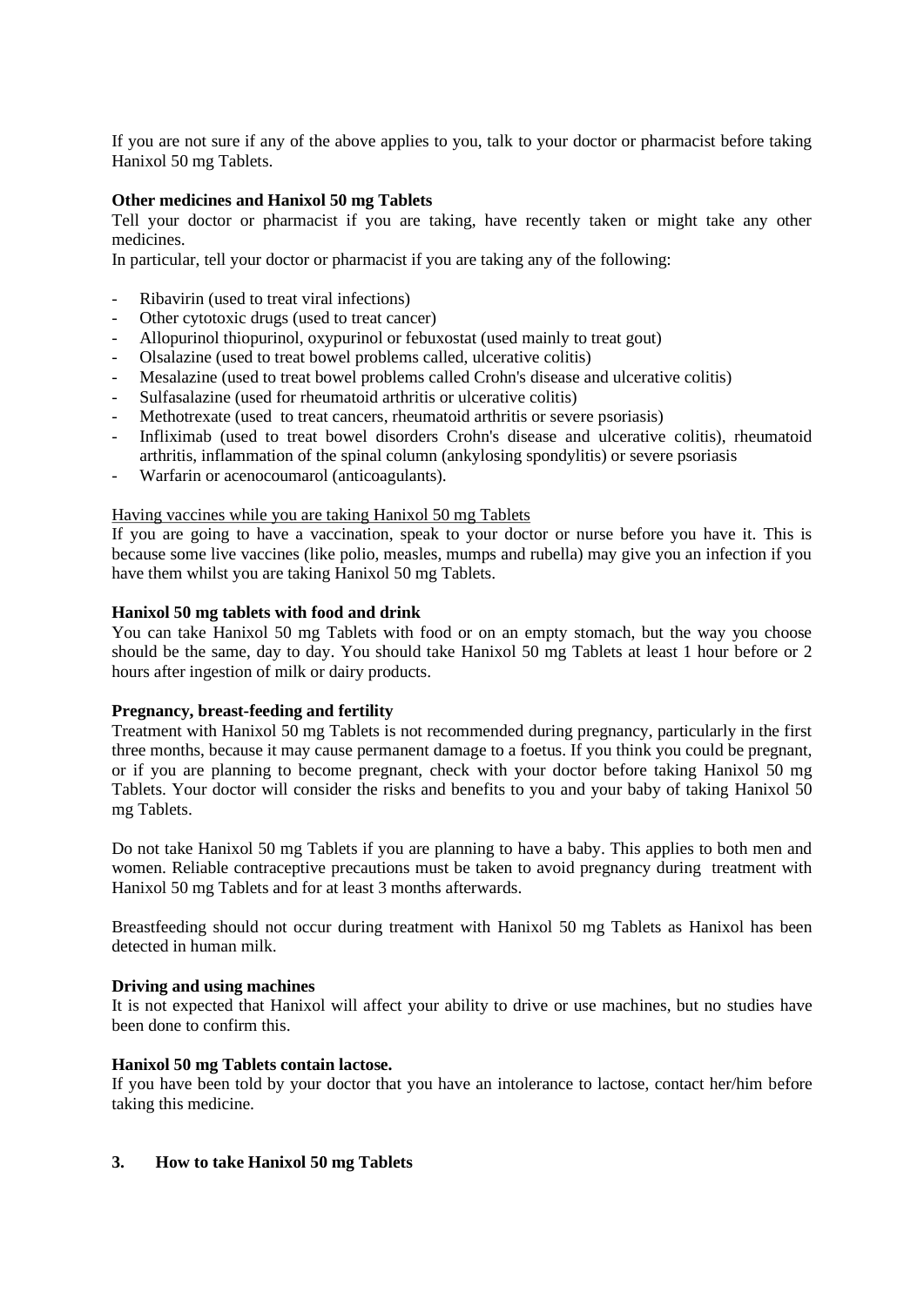Hanixol 50 mg Tablets should only be given to you by a specialist doctor who is experienced in treating cancers of the blood.

- During treatment with Hanixol 50 mg Tablets, your doctor will take regular blood tests. This is to check the number and type of cells in your blood and to ensure your liver is working correctly.
- Your doctor may also ask for other blood and urine tests to monitor how your kidneys are working and to measure your uric acid levels. Uric acid is a natural body chemical, levels of which can rise while taking Hanixol. High levels of uric acid may damage your kidneys.
- Your doctor may sometimes change your dose of Hanixol 50 mg Tablets as a result of these tests.

Always take Hanixol 50 mg Tablets exactly as your doctor or pharmacist has told you. Check with your doctor or pharmacist if you are not sure. It is important that the Tablets are taken at the right time.

The recommended dose for adults and children is 2.5 mg per kilogram of body weight per day (or alternatively, 50 to 75 mg per square meter  $(m<sup>2</sup>)$  of body surface area per day). Your doctor will calculate and adjust your dose based on your weight, the results of your blood tests, if you take other chemotherapy drugs, as well as your kidney and liver function.

• Swallow the tablets whole with some water. The tablets should not be broken or crushed. You can take your medicine with food or on an empty stomach, but the way you choose should be the same day to day. You should take Hanixol 50 mg Tablets at least 1 hour before or 2 hours after ingestion of milk or dairy products

## **If you take more Hanixol 50 mg Tablets than you should**

If you take too many Hanixol 50 mg Tablets or if someone else took your medication by mistake, immediately contact your doctor for advice or go to the nearest hospital. Take the medicine pack with you. If you have any further questions on the use of this product, ask your doctor or pharmacist.

## **If you forget to take Hanixol 50 mg Tablets**

If you forget to take a dose, inform your doctor. Do not take a double dose to make up for a forgotten dose.

## **If you stop taking Hanixol**

If you stop taking Hanixol, tell your doctor immediately.

If you have any further questions on the use of this medicine, ask your doctor or pharmacist.

## **4. Possible side effects**

Like all medicines, Hanixol 50 mg Tablets can cause side effects, although not everybody gets them. The side effects of Hanixol 50 mg Tablets relate to the pharmacological effects of 6-mercaptopurine

If you get any of the following, talk to your specialist doctor straight away or seek urgent medical advice:

• An allergic reaction with swelling of the face and sometimes mouth and throat (this is a very rare side effect).

• An allergic reaction with joint pain, skin rashes, high temperature (fever) (this is a rare side effect).

• Yellowing of the skin and whites of the eyes. If you get such symptoms, you should stop taking Hanixol.

• Any signs of a high temperature or infection (feeling very tired or unwell, sore throat, sore mouth or urinary problems) or any unexplained bruising or bleeding.

Treatment with Hanixol affects your bone marrow causing a reduction in your white blood cells and platelets (this is a very common side effect).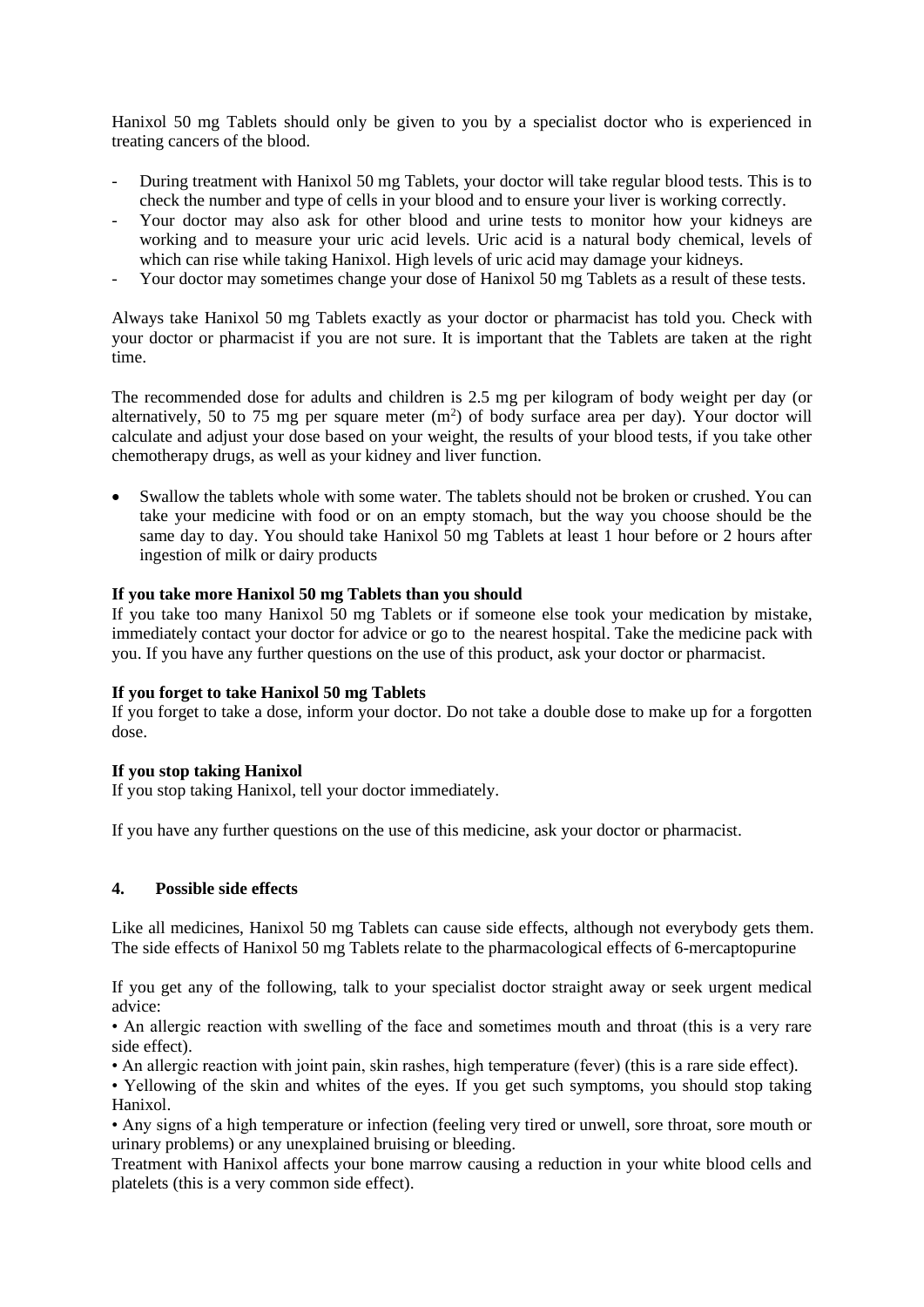Therefore, your doctor will periodically take blood samples.

Talk to your doctor if you have any of the following side effects, which may also happen with this medicine:

# **Common (may affect up to 1 in 10 people)**

- Nausea or vomiting
- Anaemia

## **Uncommon (may affect up to 1 in 100 people)**

- Loss of appetite

## **Rare (may affect up to 1 in 1,000 people)**

- Mouth ulcers
- Inflammation of the pancreas which may include abdominal pain, nausea or vomiting
- Severe damage to liver cells (hepatic necrosis)
- Hair Loss
- Various types of cancers including blood, lymph and skin cancers

# **Very rare (may affect up to 1 in 10,000 people)**

- Blood cancer (Leukaemia)
- Cancer of the liver and spleen (in patients with a disease called inflammatory bowel disease)
- Ulcers in the intestines, with symptoms such as abdominal pain and bleeding
- In men: low sperm count has been reported

# **Not known (frequency cannot be estimated from the available data)**

- Increased sensitivity to sunlight and UV light

# **Additional side effects in children**

Low blood sugar levels (Sweating more than usual, nausea, dizziness, confusion, etc.) have been reported in some children receiving Hanixol; however, most of the children were under the age of six years old and had a low body weight.

## **Reporting of side effects**

If you get any side effects, talk to your doctor, pharmacist or nurse. This includes any possible side effects not listed in this leaflet. You can also report side effects directly via HPRA Pharmacovigilance Earlsfort Terrace IRL - Dublin 2 Tel: +353 1 6764971 Fax: +353 1 6762517 Website: www.hpra.ie email: medsafety@hpra.ie.. By reporting side effects you can help provide more information on the safety of this medicine.

## **5. How to store Hanixol 50 mg Tablets**

Keep this medicine out of the sight and reach of children.

Do not use Hanixol 50 mg Tablets after the expiry date which is stated on the bottle after EXP. The expiry date refers to the last day of that month.

Store in the original package in order to protect from light.

Do not throw away any medicines via wastewater or household waste. Ask your pharmacist how to throw away medicines you no longer use. These measures will help protect the environment.

## **6. Contents of the pack and other information**